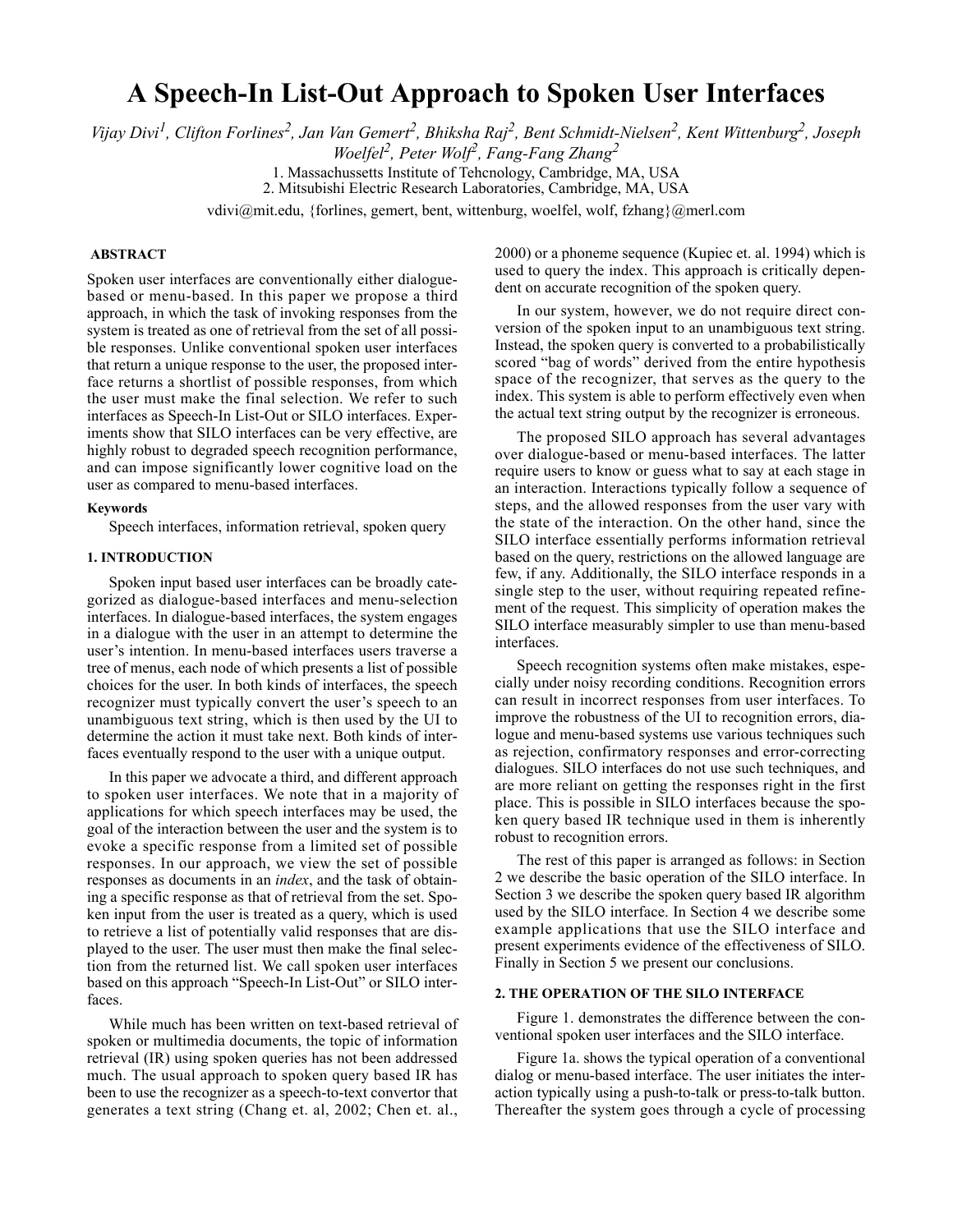

Figure 1. Operation of spoken user interfaces. (a) Conventional dialog or menu-based interfaces. (b) SILO.

the user's spoken input, and responding to it in some manner, either with a menu, or some intermediate response of a dialogue. After a number of cycles through this loop, the system eventually responds with the desired action.

Conventional interfaces are predicated on the theory that it is advantageous to obtain information about the desired final response in an incremental manner, through controlled exchanges in which the number of possible interpretations of the user's input is limited. In addition, dialogue-based interfaces also attempt to make the interaction between the user and the system conversational.

The design of the SILO interface, on the other hand, is based on the following premises: a) when the set of possible responses by the system is limited and can be enumerated, simple information retrieval techniques are sufficient to shortlist the possible final responses to the user. The shortlist may bear no resemblance to the structured lists that are derived by a menu or dialogue-based system, but will nevertheless contain the desired response provided the IR technique used is sufficiently robust. b) It is best to push the final choice of response from such a list back to the user.

Figure 1b. shows the operation of the SILO interface. The user initiates the interaction using a push-to-talk button. The system then records the user's spoken input and returns a ranked list of plausible responses based on the input. The user finally selects the desired response through a secondary selection, which may be performed using buttons, or even by voice. The entire operation is performed in two steps, one in which the system retrieves a list of choices, and the other in which the user selects from the list.

# **3. INFORMATION RETRIEVAL IN SILO USING SPOKEN QUERIES**

At the heart of the SILO interface is the MERL Spoken-Query information retrieval engine (Wolf and Raj, 2002).

The standard approach to spoken query based IR requires the unambiguous conversion of the spoken input to text by the recognizer, and is likely to fail if the recognizer makes errors, especially in recognizing keywords that identify the desired documents. The SpokenQuery IR engine used in the SILO interface, however, does not require unambiguous speech-to-text conversion. Spoken queries need not conform to any grammar and are permitted to be free form.

Textual descriptions of the responses required from the system are stored as documents in a document index. The descriptions must uniquely identify the response. For example, in a digital music retrieval system, the documents might be the descriptive meta data associated with the music. For a command and control system, they might be a text description of possible actions to be taken by the application.

Documents are represented in this index as *word-count vectors*. Each entry in the vector represents the frequency of occurrence of a specific word in the document. This representation ignores the order in which words occur in the documents, retaining information only about their frequency of occurrence. This particular representation is related to the absence of linguistic constraints applied to spoken queries. Since queries are permitted to be free form, word order cannot be a consideration in the formation of the query, and consequently in the document index.

Spoken queries are converted to a data structure that is similar to the structures used to represent documents in the index. The query structure is a vector of normalized *expected* word counts in the spoken query. The expected count for a word is simply the statistical expectation of the number of times the word occurred in the spoken query and is computed from the entire set of word sequence hypotheses considered by the recognizer, not just the single text string finally output by the recognizer.

The recognizer represents the set of all considered hypotheses as a graph that is commonly known as a word lattice. Nodes in the graph represent words and arcs represent valid transitions between words. The scores associated with nodes and arcs are the probabilities of the corresponding words and transitions. The best-choice transcript generated by the recognizer is the most likely path through this lattice (i.e. the path with the best score).

The *a posteriori* probability of any node in the word lattice is the ratio of the total probability scores of all paths through the lattice that pass through that node, to the total probability of all paths through the lattice and can be computed through a forward-backward algorithm. Multiple nodes in the word lattice may represent the same word. The normalized expected count for a word is simply the total of the *a posteriori* probabilities of all instances of that word in the lattice. We call these "normalized" counts since the expected counts of all words sum to 1.0.

A useful feature of speech recognition systems is that the actual words spoken by the user are usually included in the recognition lattice for the utterance, often with high probability, even when they are not included in the recognizer's final output. As a result, the true query word usually have non-zero, and often relatively high, expected word counts, regardless of their inclusion in the final recognizer output.

For retrieval, the dot product of the document wordcount vectors and the expected word count vectors derived from the spoken query is computed. The output of the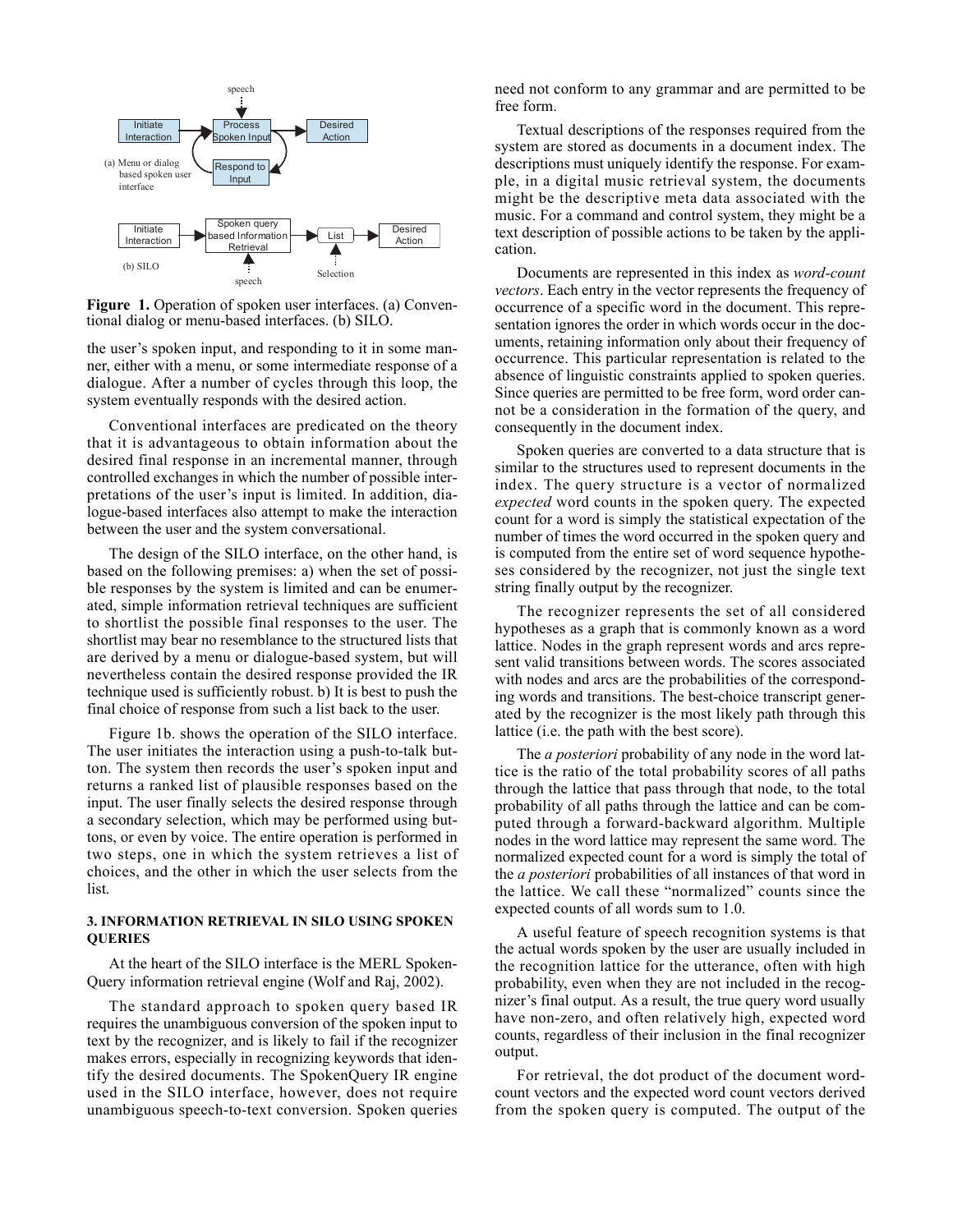retrieval system is a list of the documents sorted by this value.

Figure 2 shows the overall system architecture for the SpokenQuery information retrieval system in SILO.



Figure 2. A block diagram representation of the Spoken-Query IR engine. The document indexer computes word count vectors for documents and stores them in an index. For retrieval, spoken queries are converted to a recognition lattice by a recognizer. Normalized expected word count vectors are computed from the lattice. Documents are ranked by the dot product of their word count vectors and the query vector, and retrieved in the order of their ranking.

The vocabulary of the speech recognizer used for query construction minimally includes all keywords in the documents. In addition to these, the recognizer may include all the rest of the words in the documents as well, or may replace them with a smaller set of garbage words. Since queries may be free form, the recognizer cannot use constrained grammars that impose strict restrictions on word order. Instead, it uses an N-gram language model that highlights the keywords and key phrases, but does not strictly disallow any particular sequence of words.

## **4. EXAMPLE SILO APPLICATIONS AND EXPERIMENTS**

In this section we describe some applications for which we have implemented SILO interfaces, and report three experiments that evaluate different aspects of the SILO interface. The targeted aspects are: a) the effectiveness of the spoken input based IR technique used in the SILO interface, b) the effectiveness of the SILO interface and c) whether the SILO interface provides any advantage over conventional UIs.

### **Document retrieval with spoken queries**

Since the main component of the SILO interface is the proposed SpokenQuery IR engine, our first application demonstrates the effectiveness of the proposed IR method on a conventional document retrieval task. This application is exactly the same as normal IR (e.g. Google, AltaVista, etc.) except that the user speaks instead of types. As with normal IR, the user may say any word that he/she judges to specify the information. There is no grammar to memorize. It is intended that the returned list of documents contain appropriate documents near the top, however, as with any IR engine, there is no guarantee that all returned documents will be pertinent to the query.

For the experimental evaluation, a database of 262 technical reports from our laboratory formed the document



**Figure 3.** Average ranking of documents retrieved using i) text transcriptions of spoken queries, ii) the text output of a recognizer and iii) the proposed spoken query IR method.

index. A total of 75 spoken queries were recorded from a number of users. In order to establish ground truth, the true relevance of each of the 262 documents to each of the queries was judged by a team of humans. For each query, documents were assigned a relevance score of 0 (irrelevant), 1 (somewhat relevant), or 2 (definitely relevant). All queries were evaluated by every evaluator and their average score, scaled to lie between 1 and 10, was deemed to be the ground truth.

Figure 3 shows the average relevance of the first 30 documents retrieved, for retrieval using a text transcription of the queries, with the recognizer's best output, and the SpokenQuery IR engine respectively. The text transcription is not affected by noise. For retrieval based on spoken input, however, SpokenQuery is found to be significantly better than retrieval based on the recognizer's single best output. While performance on noisy speech is generally poor, the proposed method is observed to result in an equivalent of 5dB improvement in noise level over retrieval based on the recognizer's output.

## **MediaFinder: retrieving music with spoken queries**

We now evaluate the effectiveness of SILO as a user interface. A UI is effective if the user is able to obtain the desired response from the system in a small number of steps. Since the SILO based UI returns lists of possible responses, the interaction may be considered successful, if the returned list contains the desired response. Further, we deem it more effective if the desired response is ranked higher in the list, since the user has to spend less time scanning the list. If the returned list does not contain the desired response, the user must repeat the interaction, and the exchange is considered a failure.

The MediaFinder application is a spoken interface for retrieving music from digital collections, and represents a good example of an application where SILO can make a significant difference in the effectiveness of the UI. Handheld mp3 players can hold thousands of songs, yet the interface provided on these devices is usually minimal, consisting of a small screen and some buttons. Users must access music by navigating a hierarchy of menus with the buttons. An effective spoken user interface can improve the usability of such devices greatly.

MP3 files contain extensive metadata (ID3) that describe their contents. In the case of music files, these